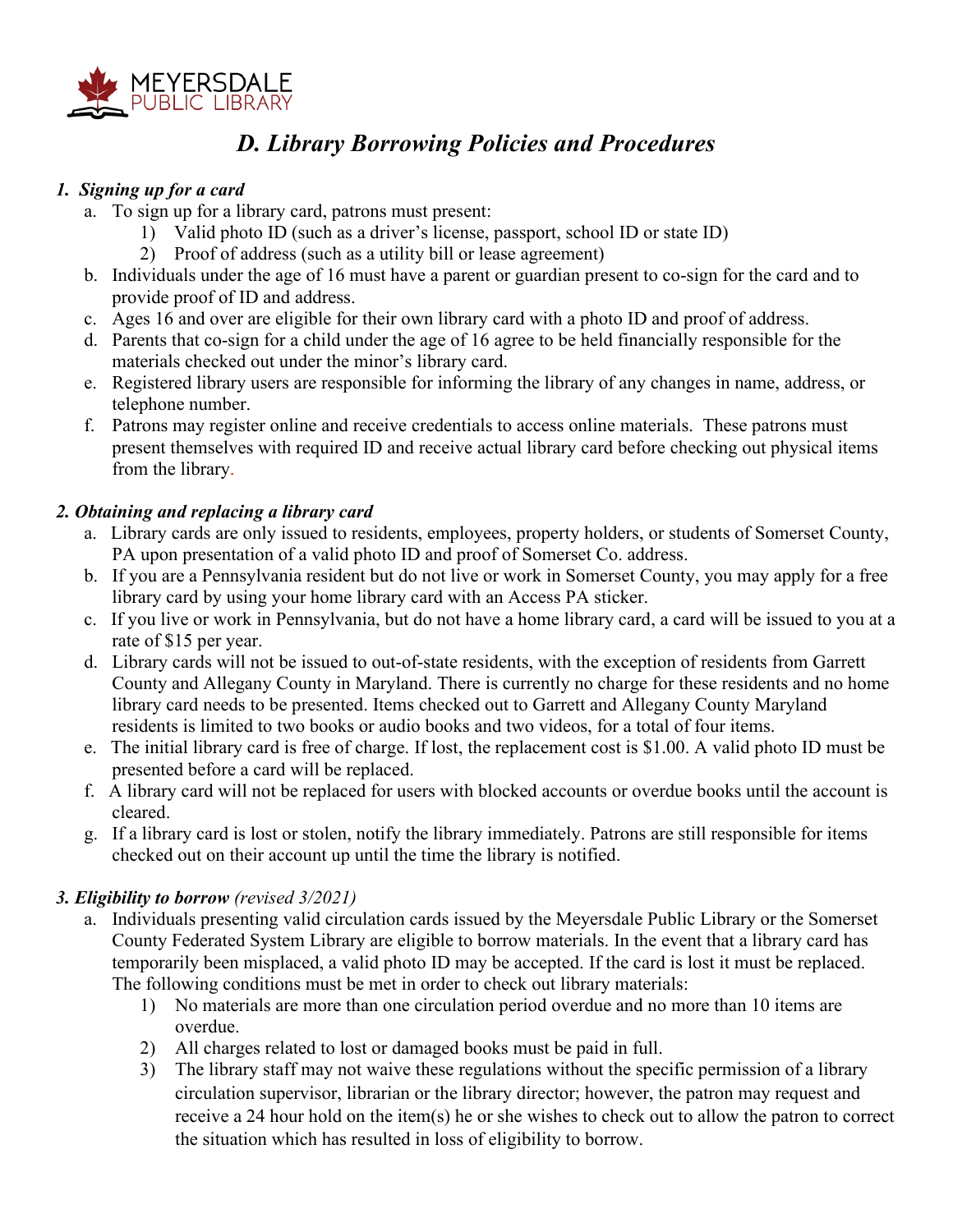4) Cards that have expired must be renewed before using library services. Photo ID and proof of address are required at time of renewal. A one-time exception will be made once patrons are notified of expiration to give them the chance to bring in the proper documentation.

# *4. Rules for borrowing*

The Meyersdale Public library's mission is accomplished by providing patrons the fullest access to all library materials. The staff, as the circulation agents for library materials, retains management responsibilities for the entire collection in order to fully address the information needs of individual patrons. The following circulation policies are designed to provide accessibility of the collection to all patrons while meeting the needs of individual patrons.

- a. In order to protect patron privacy, a valid library card or photo ID must be presented to check out, renew materials, pick up or place a hold, and to use the computers.
- b. Only the account holder may check out materials using a library card (for example, a person cannot check books out on a parent, friend, spouse, or sibling's library card). An exception may be made under special circumstances at permission of the library director, however, other than checking out books, no further account details will be provided under any circumstance.
- c. Borrowing restrictions for books and audiobooks are not placed on any patron, including children. It is the parent or guardian's responsibility to determine which library materials a minor may borrow.
- d. The only borrowing restriction applies to R-rated videos and DVDs. Borrower must be 18 years of age or older and must present a valid photo ID or other proof of age if asked by library staff. If patron cannot present a photo ID, then the movie will not be checked out to the patron.

# *5. Loan periods, fines, renewal, and lost and damaged books (revised 3/2021)*

- *a. General Collection*. The lending period for High Demand books is two weeks. High Demand books may be renewed once. After one renewal, the patron must return the items and wait at least 24 hours to check them out again. The lending period for items other than high-demand books is three weeks. There is a limit of 100 items.
- b. *Reference Books*. Books with classification numbers designated REF (reference) and items in the Pennsylvania Room do not circulate unless the library director gives special permission.
- c. *DVDs*. Five library videos or DVDs per person may be checked out at one time. These videos may be renewed twice. The loan term for high demand DVDs is 1 week; for other DVDs, it is 2 weeks.
- d. *Educational Kits and Electronics:* Educational kits and electronics normally have a checkout period of two weeks, though organizations (schools, homeschool groups, other libraries) may be given longer loan terms. There is a limit of two such items per individual. Patron checkout of electronics may be subject to a signed agreement.
- e. *Renewals*. Items may be renewed online, in person, or by phone. To renew in person, please have your library card present. In special circumstances, library staff will accept a photo ID in place of a library card.
- f. *Auto-Renewal:* Our library has adopted auto-renewal. On the due date, the system will attempt to renew unreturned items. If a renewal is available, the item will renew for another term. If no renewal is available, the item will progress to overdue status. If the patron's file includes a valid email address, notification of the item's status will be sent.
- g. *Special Circumstances:* In special circumstances, such as pandemics when items must be quarantined before check-in, item limits may be raised to allow for items that have been quarantined but not yet checked in. Longer loan terms may apply for items which are not in high demand.
- h. *Overdue and Lost Books*: Meyersdale Public Library no longer charges late fees.
	- 1) This does not mean that patrons may retain borrowed items indefinitely without charge. If a library item is overdue, staff will provide letters, then a "legal letter" and finally a certified legal letter to inform the patron of the overdue materials.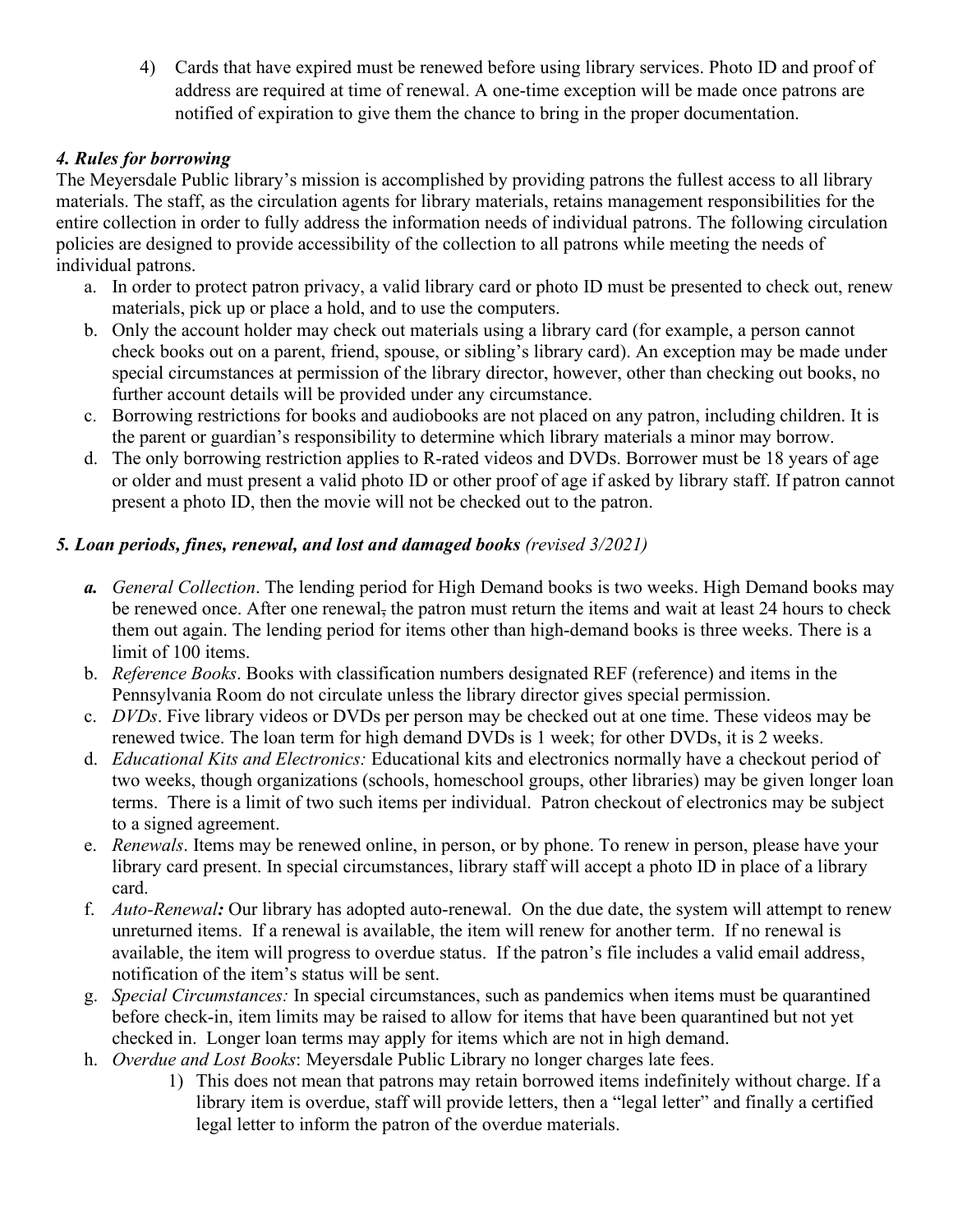- 2) In addition, if an email address was provided to us, the patron will receive a courtesy notice 3 days before the items are due, 7 days after they are due, and 14 days after they are due.
- 3) When the item is 90 days overdue, it will be marked "Lost", and the patron account will be billed for the cost of the item and a \$12.50 processing fee. Payment plans may be made available with special permission of the library director; however, library services may not be restored until the fine is below the \$10.00 limit. Failure to receive notices does not exempt patrons from the responsibility for payment of library materials or fees. If we are unsuccessful in contacting the patron or a resolution cannot be made, a complaint may be filed with the magistrate.
- 4) No refund will be given to a patron for a "Lost" item later returned for which a patron has paid. Processing fees and third party collection fees are not refundable.
- 5)
- i. *Damaged Books*. The cost of a damaged item will be assessed at the time the item is turned in.

#### *6. Holds*

- a. Patrons in good standing may place up to 10 holds on most items in the library with the exception of reference materials and items in other special collections. Patrons are blocked from renewing an item if there are holds on the title. Expired patrons are not allowed to place holds.
- b. Patrons may reserve materials that are not immediately available for patron use but are in the collection of the Meyersdale Public Library. When the reserved materials are available to the patron who has placed the reserve, the library will notify the patron via email or phone. For privacy reasons, the specific title of the material will not be stated to anyone other than the library patron who placed the reserve. If the patron is not available via the phone, a message will be left. The date of the message will be noted, and the material will be held for the patron for a period of one week. If additional patrons are waiting for the material, the next patron on the list will be called and notified of the availability of the item and the same procedure will be followed. If no additional patrons are waiting for the material, the material will be placed back into general circulation. In most instances the library will not leave more than one message regarding a hold on a specific item. Relay of the message to the appropriate person in the household, and prompt retrieval of the material, are the responsibilities of the patron.
- c. Holds may only be picked up by the individual requesting the hold. If the individual is not able to pick up their hold, their library card can be given to another party to pick up the hold, OR the account holder may come in with a valid library card or photo ID to add individuals to their account for limited access. The hold will then be released to the other party, but no account details or further information will be divulged.

#### *7. Interlibrary Loan* (updated 1/15/2019)

"Since no individual library has the resources available to meet all user needs, interlibrary loan is an essential service to assist libraries in obtaining needed material for their users." *Pennsylvania Interlibrary Loan Guidelines, section 1.1*

When patrons want material that is not available within the Meyersdale Public Library, we ask other agencies to provide it. This is the process of interlibrary loan. In order to place an interlibrary loan request, a patron must have an active library card with up-to-date contact information. There are two processes for obtaining materials our library does not have.

If the item is owned by a library in the Somerset County Federated Library System, a hold can be placed through our catalog and the item delivered to our library. The process for the patron is then similar to that of borrowing our own materials. The patron is contacted when the item arrives. The item is checked out under our normal loan and renewal terms unless there is a reserve placed on the item by another patron.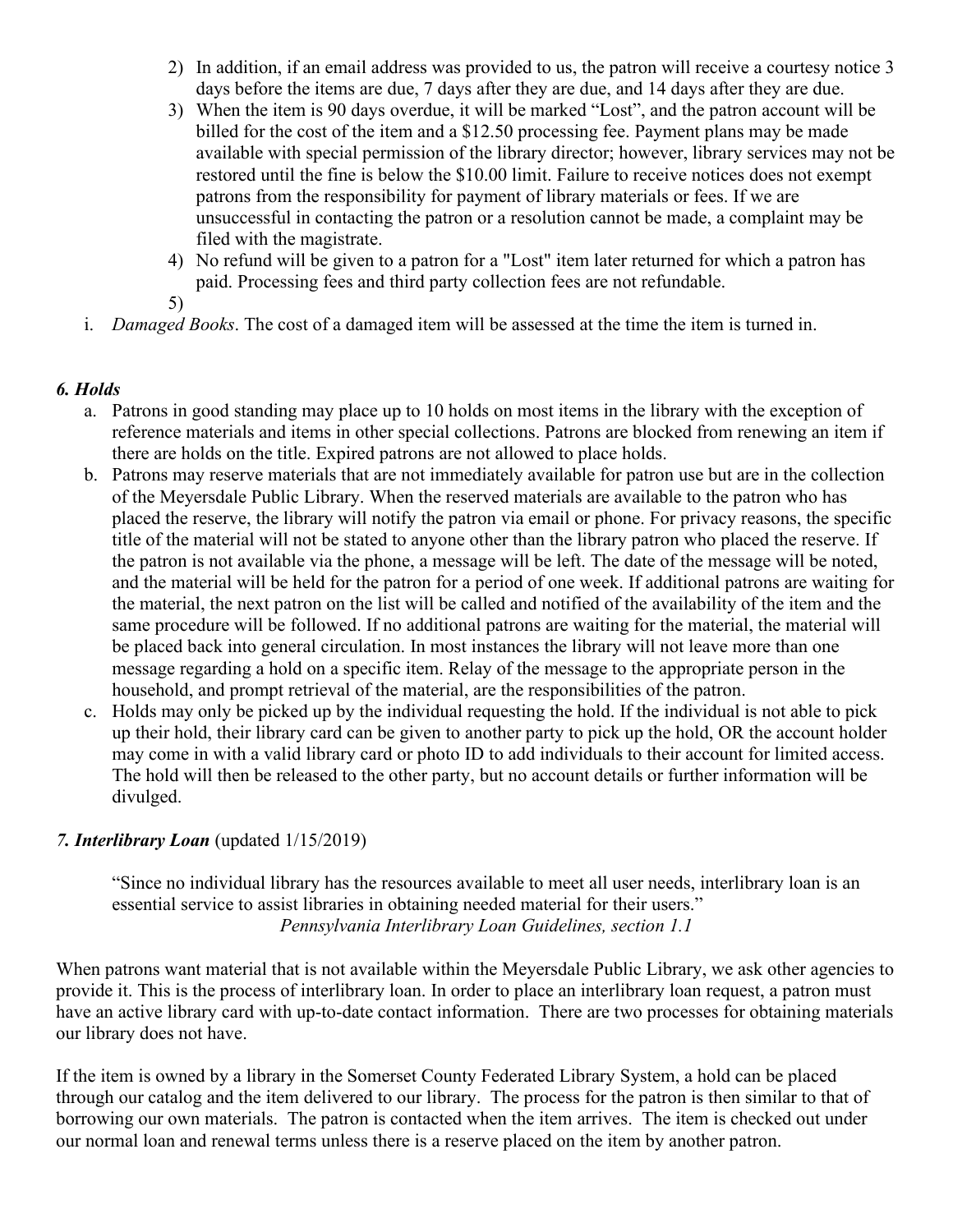If the item is not available in-county, it is requested through our Pennsylvania state Share-It program. This process is governed by Pennsylvania Interlibrary Loan Guidelines found at [https://www.statelibrary.pa.gov/Libraries/LawsRegulations/Pages/Interlibrary-Loan-Guidelines-and-](https://www.statelibrary.pa.gov/Libraries/LawsRegulations/Pages/Interlibrary-Loan-Guidelines-and-Manual.aspx)[Manual.aspx](https://www.statelibrary.pa.gov/Libraries/LawsRegulations/Pages/Interlibrary-Loan-Guidelines-and-Manual.aspx)

Materials borrowed through Share-It interlibrary loan have a circulation period that is determined by the supplying library, not the Meyersdale Public Library.

Patrons will be contacted when the item is ready for pickup and should be prompt in picking up items. Patrons may request a renewal of the item. All requests for renewals must be made one week prior to the due date. The supplying library may or may not allow renewals. Some have a blanket prohibition on renewals, while some issue renewals on a case-by-case basis, based on demand for the item. Patrons must respect the decision of the supplying library if a renewal is declined.

We are happy to borrow materials from other libraries but ask that the borrower respect the date by which those materials must be returned to their home libraries. When the Meyersdale Public Library is lax in returning materials borrowed through interlibrary loan, the library can lose the privilege of borrowing materials in that way for any of its patrons. It is crucial, therefore, that materials borrowed through interlibrary loan be returned in a timely manner. Habitual failure to do so may result in individual loss of the privilege in order to preserve the privilege for other library patrons.

# *8. Privacy & Confidentiality*

- a. *Policy rationale.* The library's commitment to patrons' privacy and confidentiality is rooted not only in the law but in the ethics and practices of librarianship as defined by the American Library Association and affirmed by the Board of Trustees.
- b. In accordance with the Pennsylvania Library Code, "Records related to the circulation of library materials which contain the names or other personally identifying details regarding users…shall be confidential and shall not be made available to anyone except by a court order in a criminal proceeding." 24 P.S. 4428.
- c. Privacy applies to all ages, not just adults. Parents that co-sign a card for a minor are held financially responsible for the materials checked out on the library card but are not entitled to full access to the account. To access the account, please make sure your child is present, or to renew by phone, the entire library card number must be provided; otherwise, library staff cannot divulge any account details. If unwilling to accept the privacy regulations, parents and guardians may check materials out for their children using their own library card.
- d. Personally identifiable information about library patrons and their use of the library is private. The library shall not disclose such information to anyone except in the following cases:
	- 1) If required by law, pursuant to a valid subpoena, warrant, court order or other investigatory document; or
	- 2) By written consent of the patron.
	- 3) All requests for information must be addressed to the Director, who shall consult with the Trustees and legal counsel when appropriate.
- e. Patrons who use library services requiring personally identifiable information are entitled to view their own records.
- f. Patrons who fail to return materials in a timely manner will be deemed to have waived their right to confidentiality insofar as is necessary for the library to retrieve the missing material or secure appropriate compensation for its loss.
- g. The library will make a good-faith effort to notify patrons of any changes in the law or policies pertaining to library use that may affect patrons' privacy or intellectual freedom.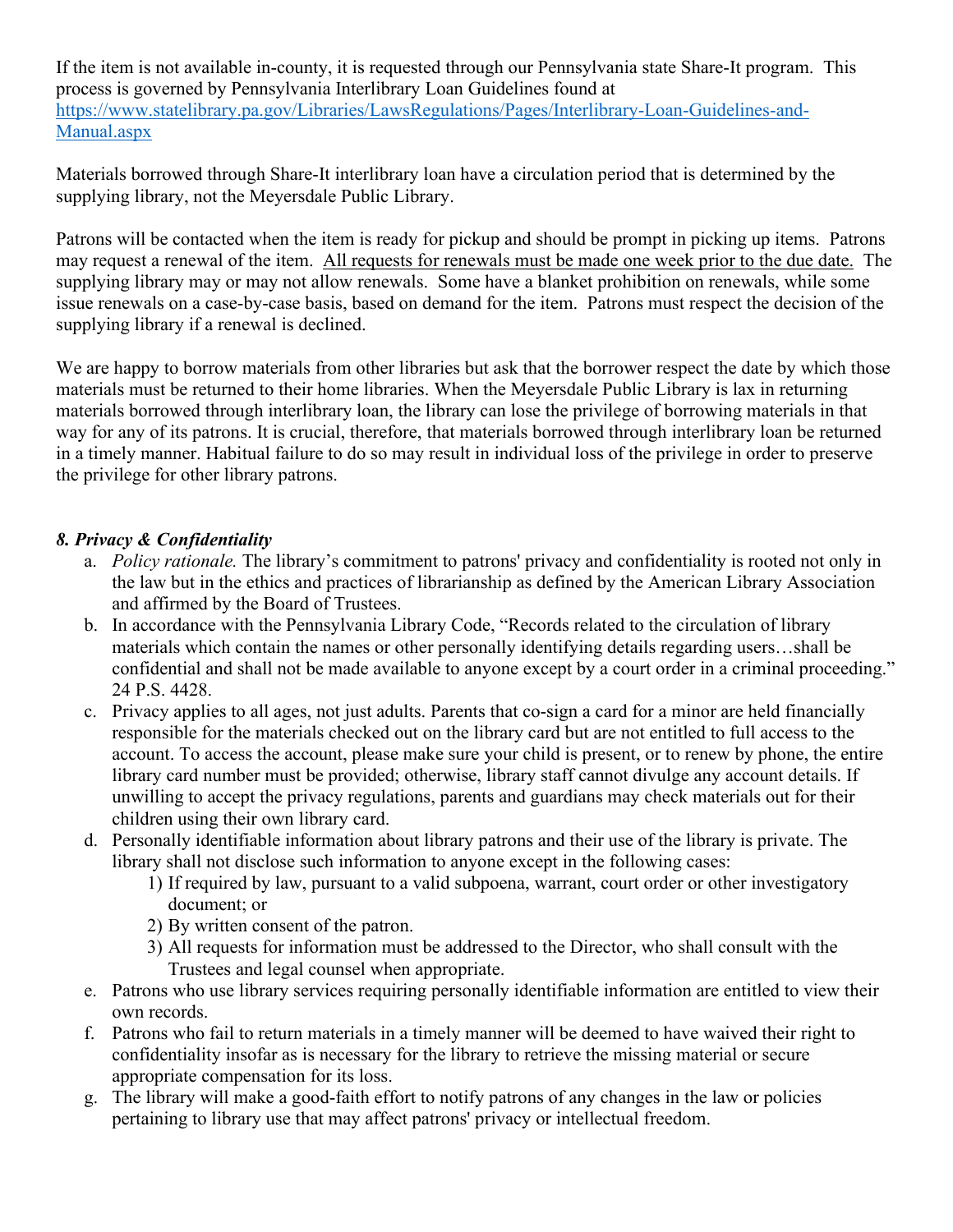- h. Patrons who have questions, concerns, or complaints about the library's handing of their privacy and confidentiality rights should file written comments with the Director. All such comments will be investigated and responded to when appropriate.
- i. The possibility of surveillance, whether direct or through access to records of speech, research and exploration, undermines a democratic society. Therefore, the Library will not share data on any individual with third parties unless required by law or directed by that patron.
- j. Patrons should be aware that the USA PATRIOT Act and other recently enacted laws, regulations, and guidelines increase the likelihood that their activities, including their use of computers to browse the Web or access e-mail, may be under government surveillance without their knowledge or consent. Under the Act, the FBI may obtain access to all personally identifiable information, including books and other materials checked out; searches done on Library computers, including places visited on the Internet; books and other materials borrowed through interlibrary loan; when and where patrons have signed up to use library computers, study rooms, and the like; and notes taken by librarians when helping patrons with questions. The Act also prohibits library personnel from notifying a patron under suspicion, the press, or anyone else that an investigation is underway.
- k. *Information Needed for Core Services*. The library avoids creating unnecessary records and retaining records unnecessary to the fulfillment of its mission. It does not engage in practices that might place private information on public view. It must, however, gather and retain certain information about current patrons in order to provide services, including information pertaining to registration, circulation, and electronic access. (Examples of such information would include name, e-mail address, library card barcode, phone number or home address.) All personally identifiable information is kept confidential and will not be sold, licensed or disclosed under any circumstances except those enumerated in this privacy policy.
- l. *Records of Use*. Links between patron records and materials borrowed are deleted when items are returned, and other records are deleted as soon as the original purpose for data collection has been satisfied. In-house access to information in all formats is available without creating a data trail. The library has invested in appropriate technology to protect the security of any personally identifiable information while it is in the library's custody, and aggregate, summary data is stripped of personally identifiable information.
- m. *Internet Use*. When connecting to licensed databases outside the library, patrons are identified only as members of the library community. Nevertheless, users of networked computers will sometimes need to enable "cookies" in order to access a number of resources available through the library. (A cookie is a small file sent to the browser by a Web site each time that site is visited.) Library servers use cookies solely to verify that a person is an authorized user in order to allow access to licensed library resources and to customize Web pages to that user's specification. Cookies sent by library servers disappear when the user's computer browser is closed, and the library does not share cookies information with third parties.
- n. *Staff Access to Personal Data*. Only authorized library staff members may access personal data stored in the library's computer system for the purpose of performing library work.

# *9. Hours of operation*

The Meyersdale Public Library maintains consistent, posted hours of service during which services of the Meyersdale Public Library are available to patrons. Those hours are:

- Monday: 10:00 a.m. 7:00 p.m.
- Tuesday:  $10:00$  a.m. to  $7:00$  p.m.
- Wednesday: 10:00 a.m. to 7:00 p.m.
- Thursday: 10:00 a.m. to 7:00 p.m.
- Friday:  $10:00$  a.m. to  $7:00$  p.m.
- Saturday:  $10:00$  a.m. to  $5:00$  p.m.
- **Sunday: Closed**